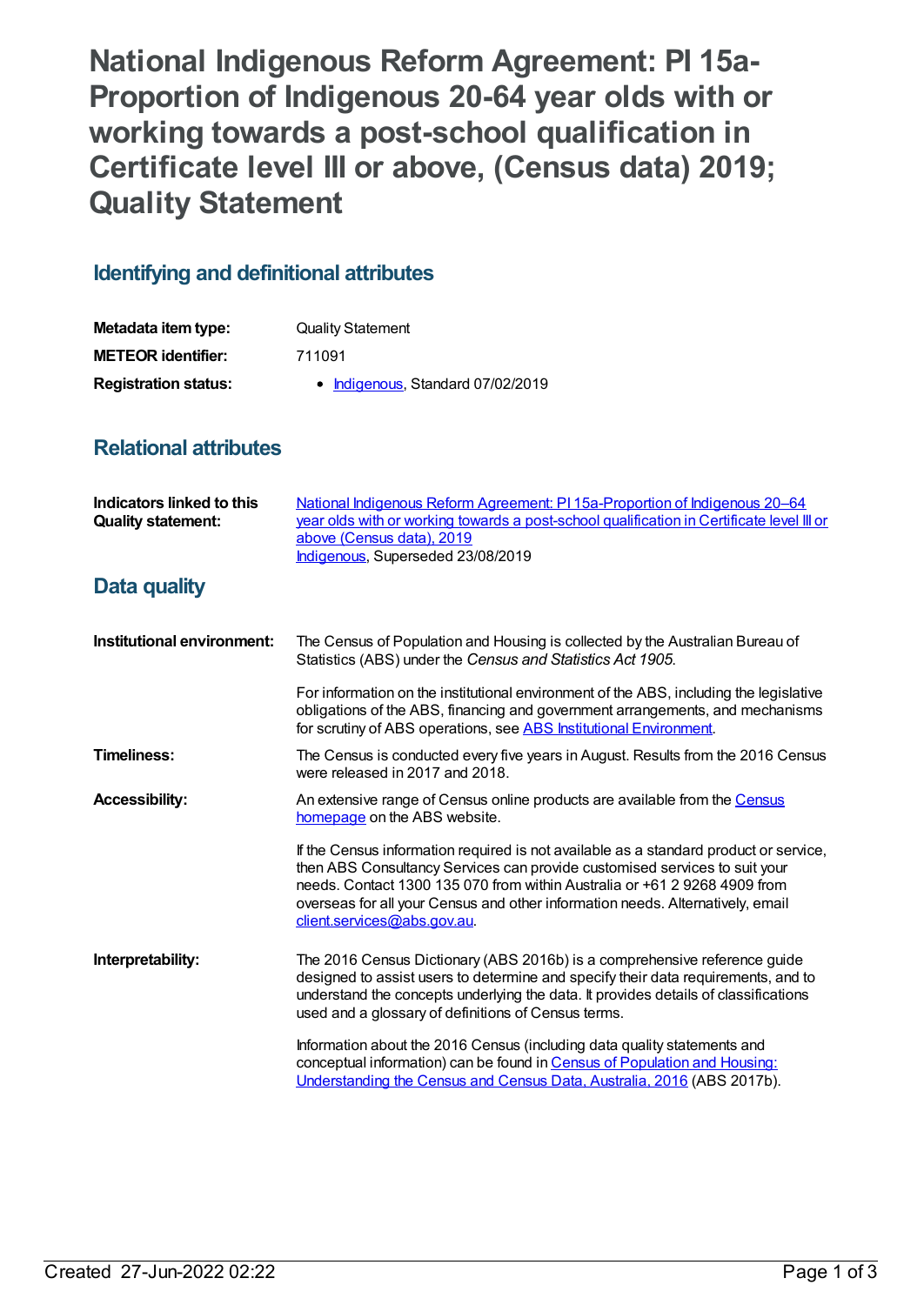| <b>Relevance:</b>                      | Census data are available by state/territory and by statistical areas. The Census<br>collects data from all people in Australia on Census night, except foreign diplomats<br>and their families. People in Norfolk Island on Census night were counted for the<br>first time in the 2016 Australian Census following passage of the Norfolk Island<br>Legislation Amendment Act 2015.<br>The Census collects information on the highest level of non-school qualification,<br>student status and type of educational institution attending for each individual. The<br>classification used is the Australian Standard Classification of Education<br>(ASCED) 2001 (ABS 2001). |  |
|----------------------------------------|-------------------------------------------------------------------------------------------------------------------------------------------------------------------------------------------------------------------------------------------------------------------------------------------------------------------------------------------------------------------------------------------------------------------------------------------------------------------------------------------------------------------------------------------------------------------------------------------------------------------------------------------------------------------------------|--|
| <b>Accuracy:</b>                       | The 2016 Post Enumeration Survey, which is run a month after each Census is<br>completed, found a net undercount for the 2016 Census of 1.0%. This means<br>approximately 99% of all people in Australia on Census night were counted; this<br>was an improvement of 0.7% on the undercount from 2011. The Census is self-<br>enumerated; respondents sometimes do not return a Census form or fail to answer<br>every applicable question. While some data is imputed, the majority of output<br>classifications include a `Not stated' category to record the level of non-response<br>for that data item.                                                                  |  |
|                                        | This indicator uses four Census data items.                                                                                                                                                                                                                                                                                                                                                                                                                                                                                                                                                                                                                                   |  |
|                                        | Non-school qualification: Level of education is used to ascertain level of highest<br>qualification (for qualifications at or above Certificate III level). Non-response rate<br>for this variable in the 2016 Census was 2.8% (up from 2.6% in 2011).                                                                                                                                                                                                                                                                                                                                                                                                                        |  |
|                                        | Level of current study isn't collected in the Census. The combination of Full-<br>time/Part-time student status (for whether studying or not) and Type of educational<br>institution attending (to exclude school students) can be used to give the number of<br>persons studying for a non-school qualification. Non-response rates for these<br>variables were 6.8% and 2.7% respectively (compared to 6.2% and 4.4% in 2011).                                                                                                                                                                                                                                              |  |
|                                        | An estimated 5.3% of respondents provided more than one response to Type of<br>educational institution attending and 0.8% to Full-time part-time student status; in<br>these cases responses were accepted in the order they appeared on the form and<br>extra responses were rejected.                                                                                                                                                                                                                                                                                                                                                                                       |  |
|                                        | The Indigenous status item is used to ascertain Indigenous status of persons. The<br>non-response rate for this variable was 6.0% (up from 4.9% in 2011).                                                                                                                                                                                                                                                                                                                                                                                                                                                                                                                     |  |
|                                        | For further information see specific data quality statements and the non-response<br>rate quality statement.                                                                                                                                                                                                                                                                                                                                                                                                                                                                                                                                                                  |  |
| <b>Coherence:</b>                      | It is important for Census data to be comparable and compatible with previous<br>Censuses and also with other data produced by the ABS and wider community.<br>The ABS, and the Census, uses Australian standard classifications, where<br>available and appropriate, to provide data comparability across statistical<br>collections.                                                                                                                                                                                                                                                                                                                                        |  |
|                                        | The Australian Standard Classification of Education (ASCED) (ABS 2001) has<br>been used in all surveys with education items since 2001 and allows the education<br>and training items between different surveys to be compared.                                                                                                                                                                                                                                                                                                                                                                                                                                               |  |
|                                        | The National Aboriginal and Torres Strait Islander Social Survey (ABS 2016a),<br>Australian Aboriginal and Torres Strait Islander Health Survey (ABS 2013) and<br>Survey of Education and Work (ABS 2017a) also provide information on<br>educational attainment for this indicator.                                                                                                                                                                                                                                                                                                                                                                                          |  |
| <b>Source and reference attributes</b> |                                                                                                                                                                                                                                                                                                                                                                                                                                                                                                                                                                                                                                                                               |  |
| <b>Submitting organisation:</b>        | <b>Australian Bureau of Statistics</b>                                                                                                                                                                                                                                                                                                                                                                                                                                                                                                                                                                                                                                        |  |